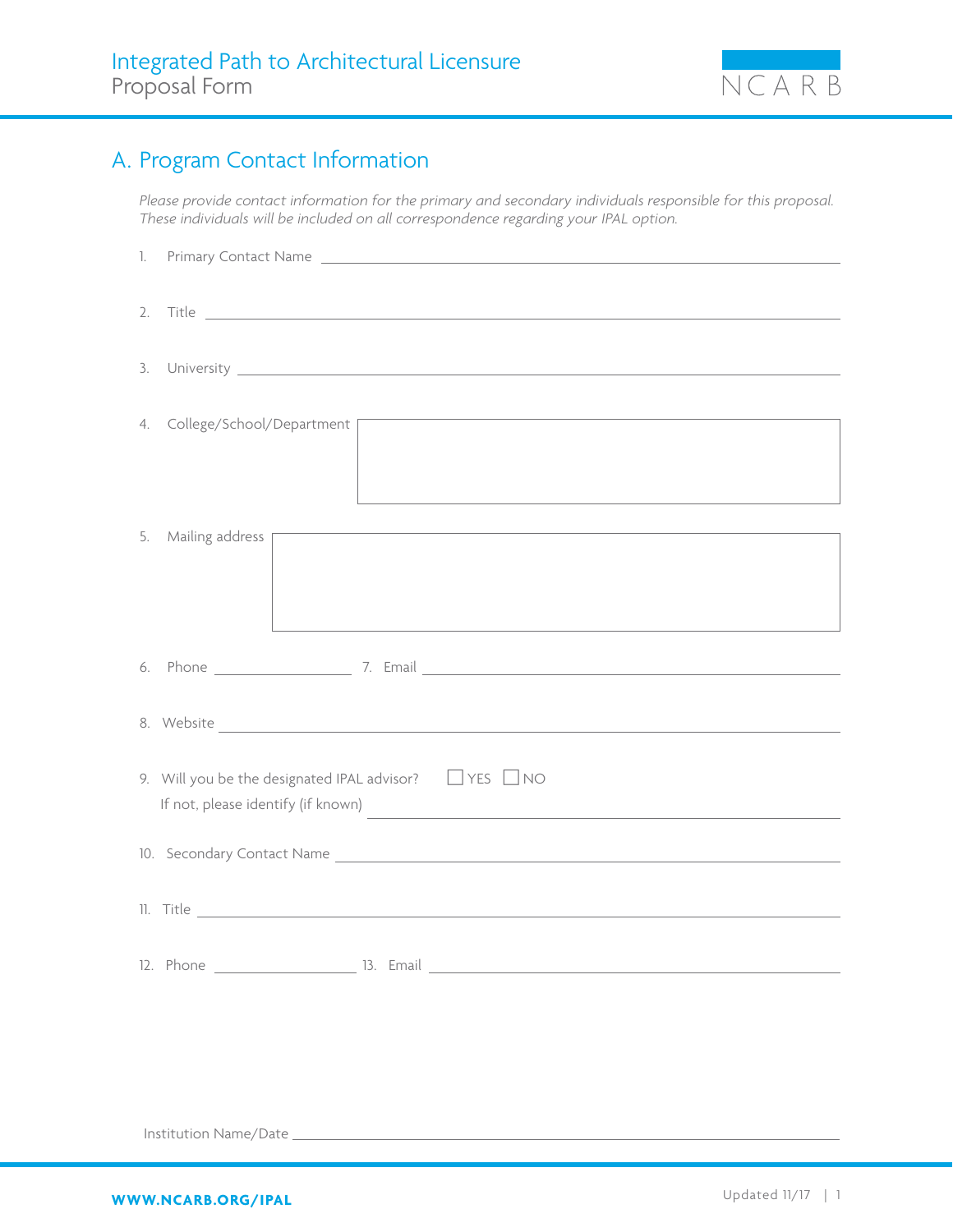

### B. NAAB Accreditation

*Please select the program your school is developing an IPAL option for. To be eligible, programs must be currently accredited by the National Architectural Accrediting Board (NAAB) or be an official candidate for accreditation as recognized by the NAAB.*

#### Bachelor of Architecture

Please indicate:

The date of your most recent accreditation visit \_

The term of your most recent accreditation

The date of your anticipated accreditation\*

 $\Box$  Master of Architecture (advanced standing)

Please indicate:

The date of your most recent accreditation visit The term of your most recent accreditation The date of your anticipated accreditation\*

#### Master of Architecture

Please indicate:

The date of your most recent accreditation visit The term of your most recent accreditation The date of your anticipated accreditation\*

#### Doctor of Architecture

Please indicate:

The date of your most recent accreditation visit \_

The term of your most recent accreditation

The date of your anticipated accreditation\*

\*Candidate schools only.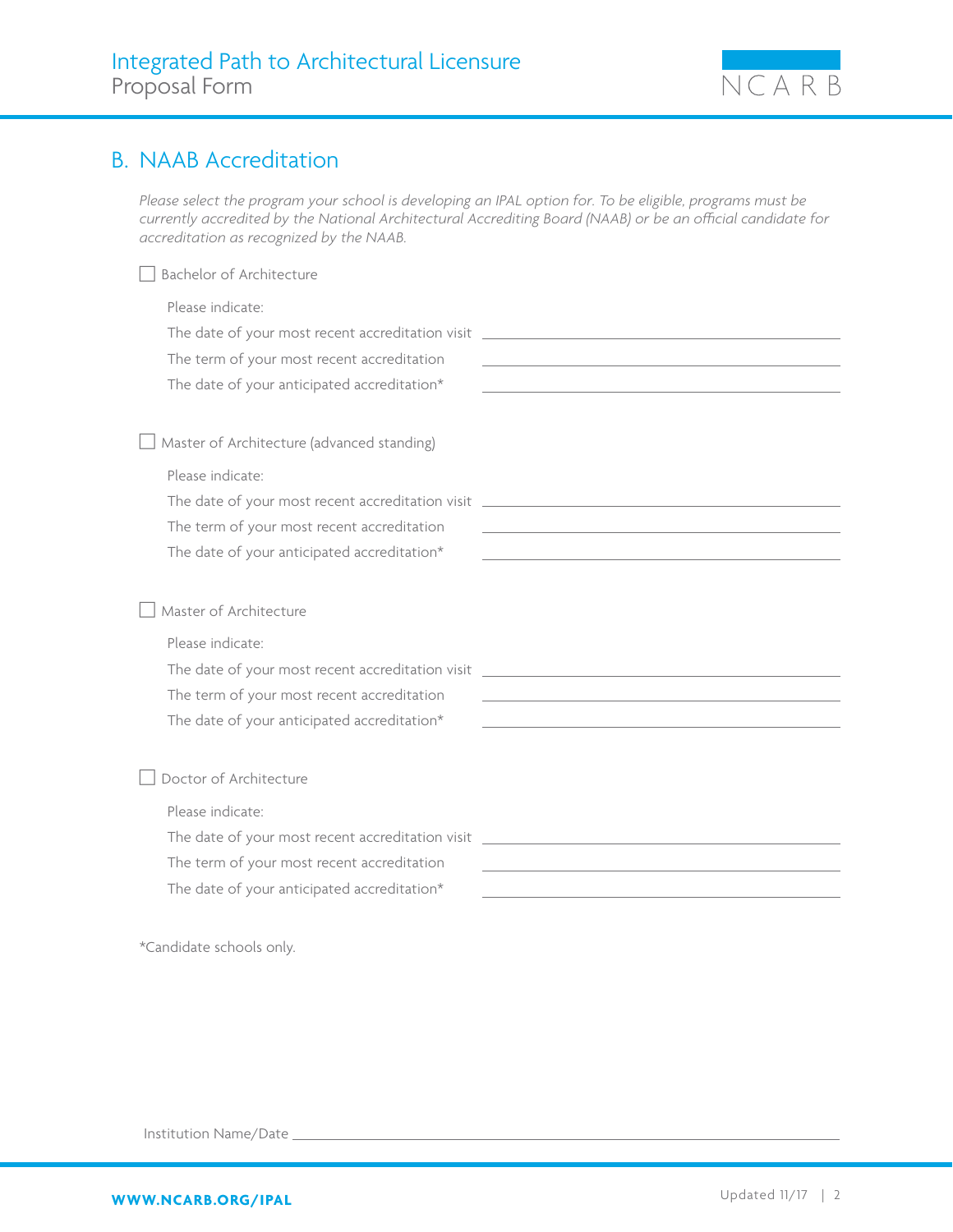

## C. Current Program Introduction

*Please provide the following information about your current program:*

1. Mission of the architectural program. (250-word maximum)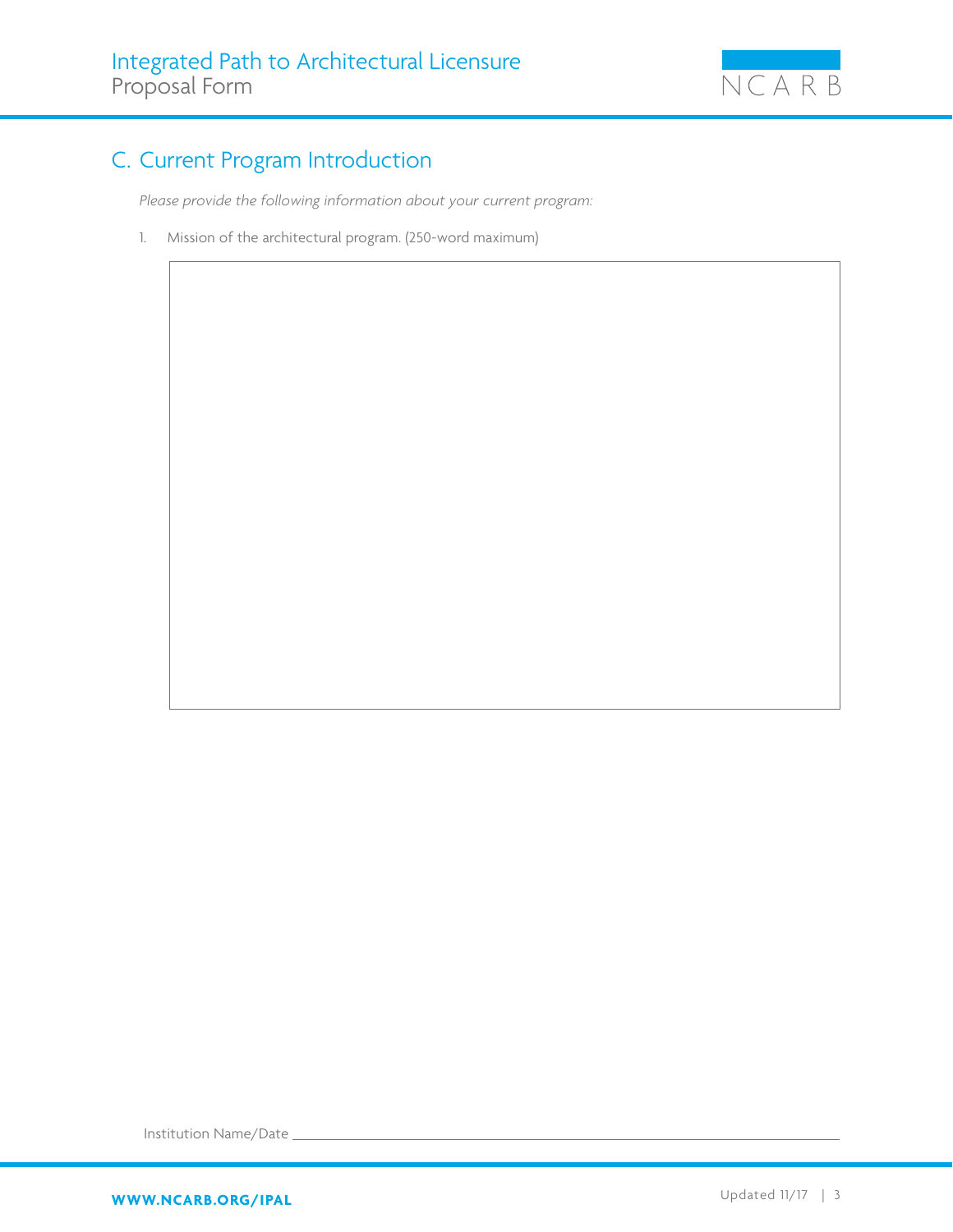

2. Brief history of your program. (250-word maximum)

| 3. Identify the operational model of your university (please select one) |  |  |  |  |
|--------------------------------------------------------------------------|--|--|--|--|
|                                                                          |  |  |  |  |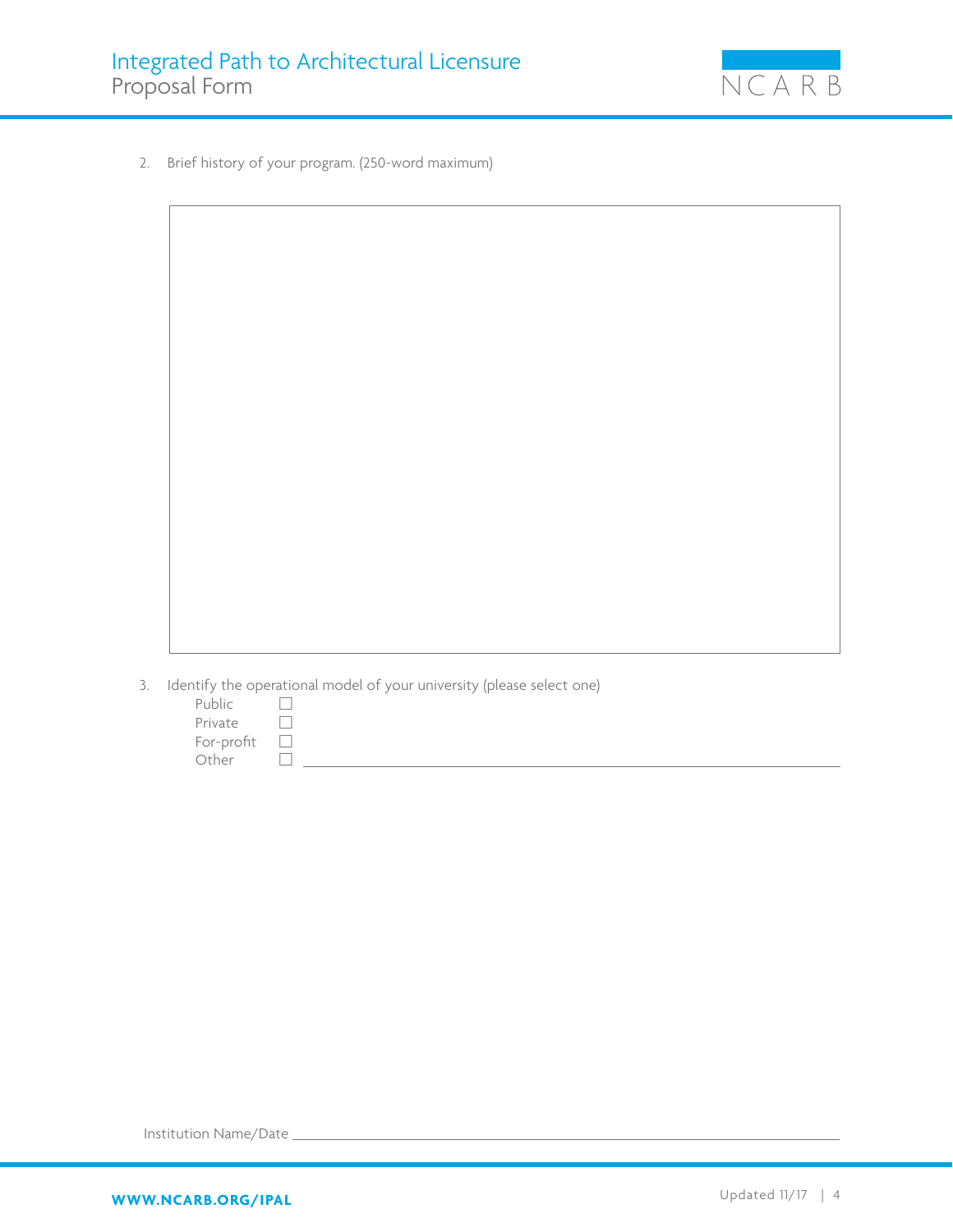

# D. Proposed Program Option Description

*Please provide a detailed overview of your proposed IPAL option as follows:*

- 1. Overview
	- a. Describe how your proposal fits the identity and mission of your academic institution. (200-word maximum)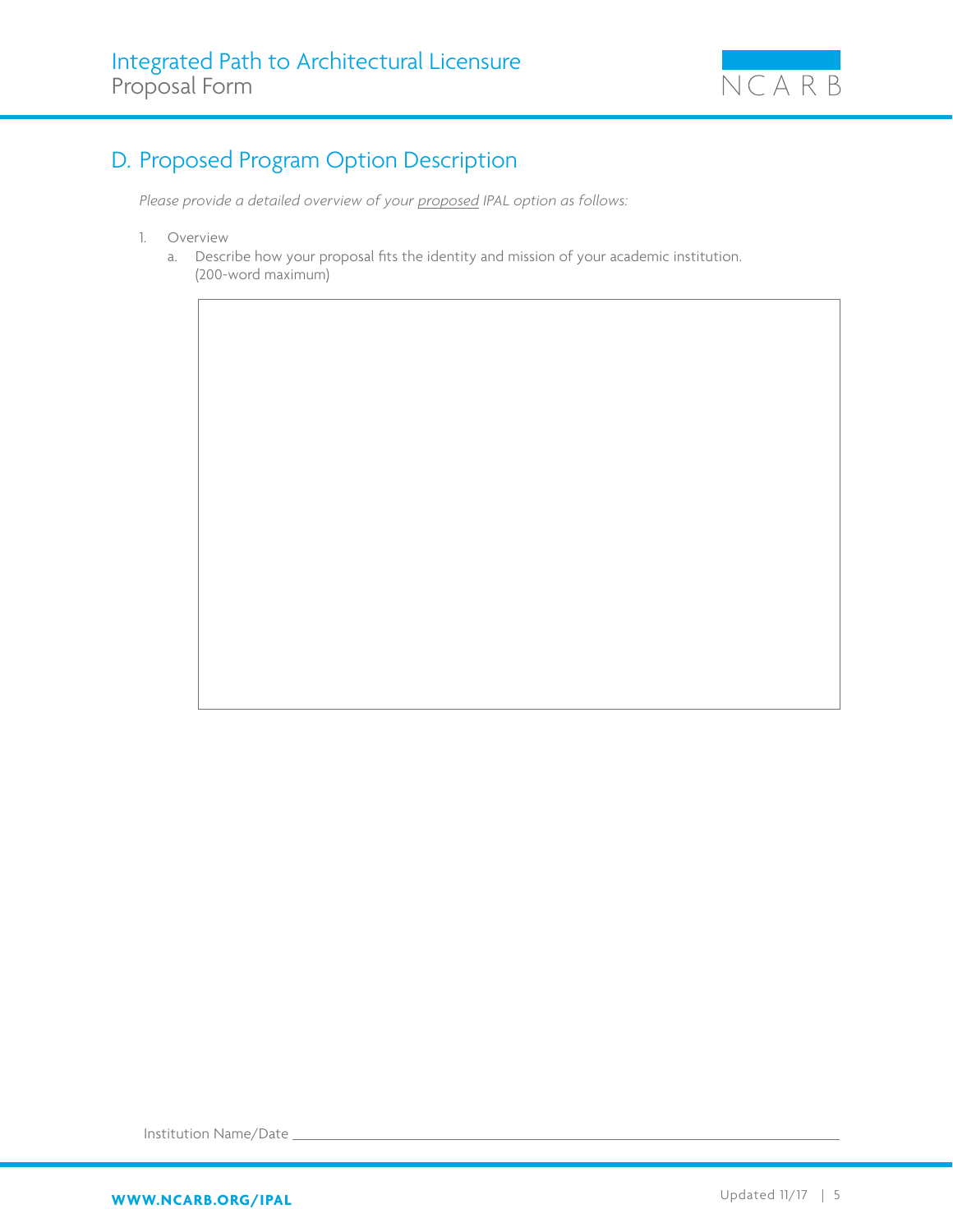

b. Briefly describe how your proposed IPAL option will integrate the Architectural Experience Program™ (AXP™) and the Architect Registration Examination® (ARE®) 5.0. (200-word maximum)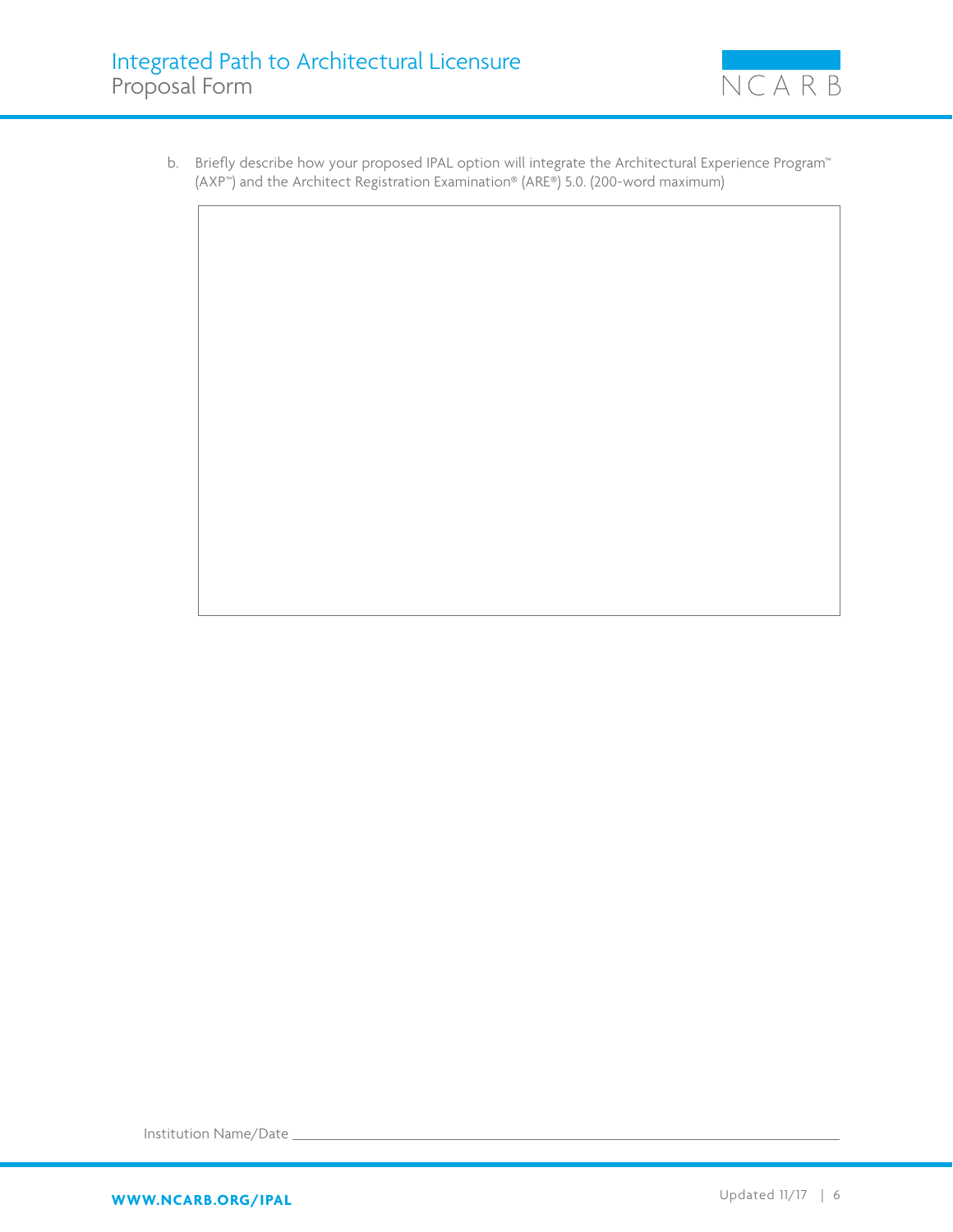

c. Explain how your proposed IPAL option will interact, complement, and operate concurrently with your current program. (200-word maximum)

2. Please attach a letter of support from the academic institution to this proposal.

- 3. Please attach a graphic representation of your proposed IPAL option and include the following details: a. Your existing program curriculum
	- b. NAAB Student Performance Criteria points of acquisition
	- c. AXP periods in qualified work settings
	- d. ARE points of eligibility

4. Identify significant milestones, benchmarks, and implementation timeline.

- a. Expected approval date of proposed IPAL option by your institution
- b. Projected capacity of proposed IPAL option per cohort compared to overall enrollment in your accredited degree program
- c. Anticipated date of first incoming cohort
- d. Anticipated date of first graduates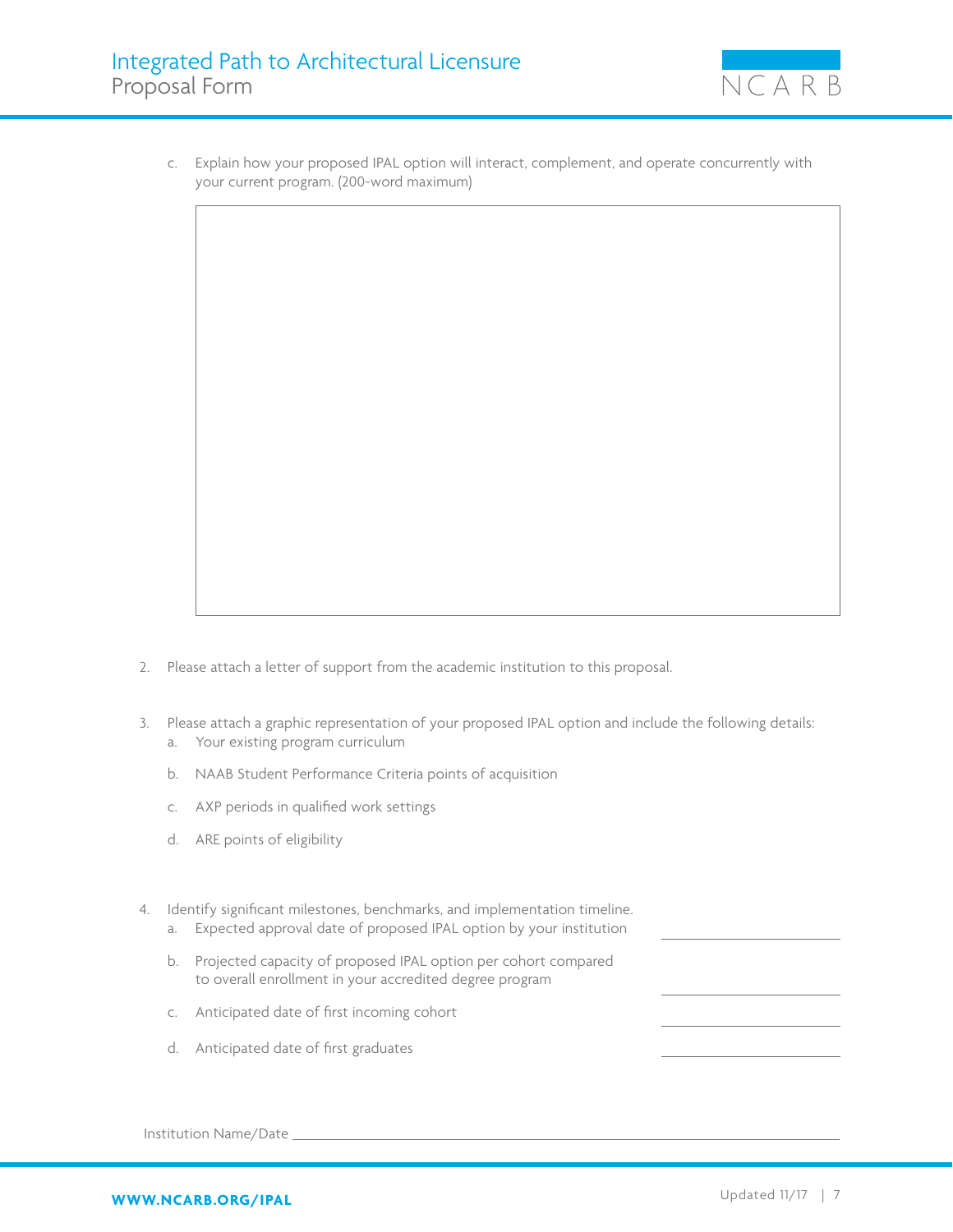

- 5. Additional considerations
	- a. Describe advising/mentoring opportunities that will be in place to support students enrolled in your IPAL option. (200-word maximum)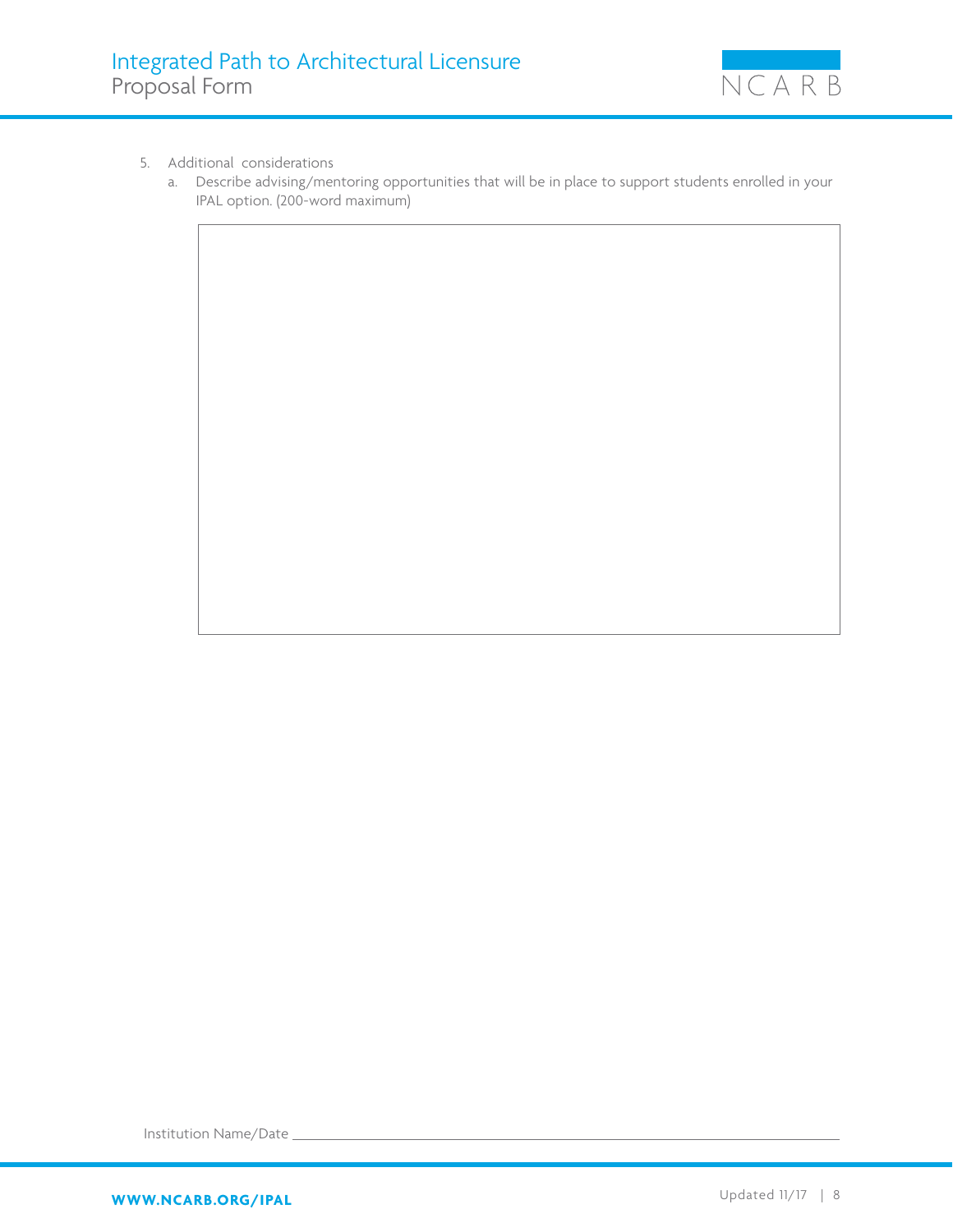

b. Describe assistance that will be offered to students to support their efforts in obtaining employment opportunities at firms. (200-word maximum)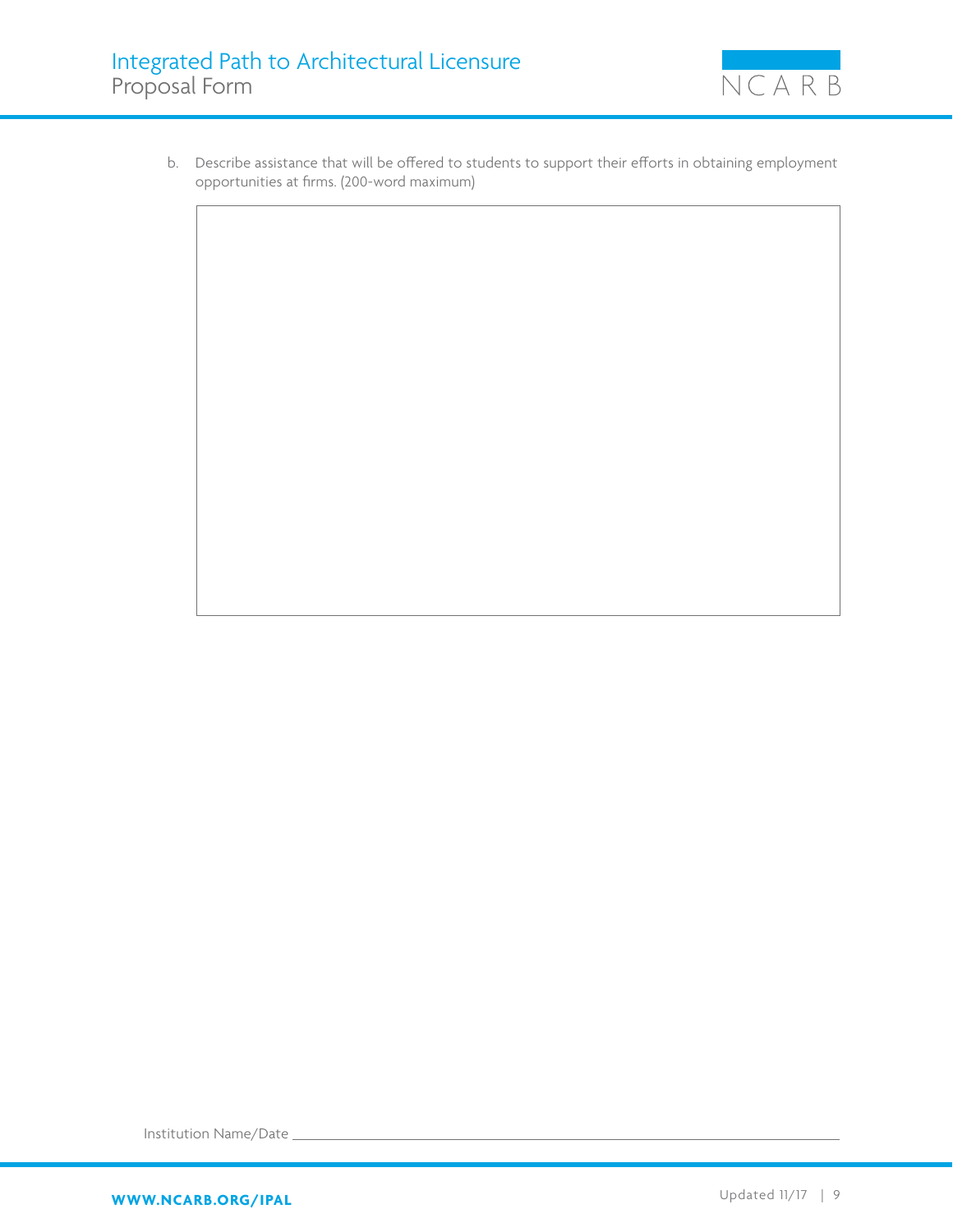

c. Identify any anticipated challenges that may impact the implementation of the IPAL option in your accredited program. (200-word maximum)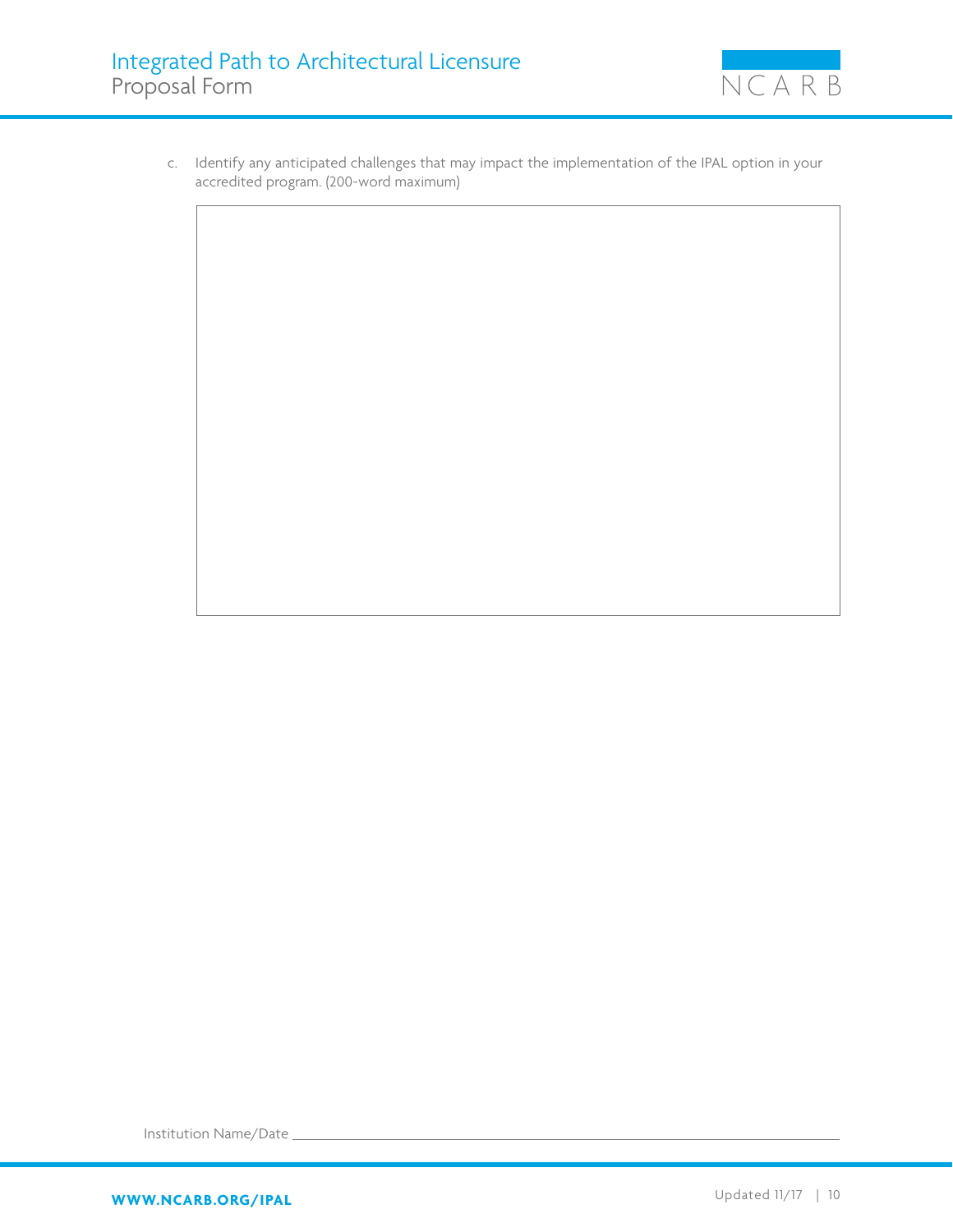

# E. Engagement With Practitioners

*The support of practitioners, firms, AIA components, and other entities is critical to the success of this program.*

1. Describe your relationship, if any, with firms and practitioners that are currently engaged with your program. (200-word maximum)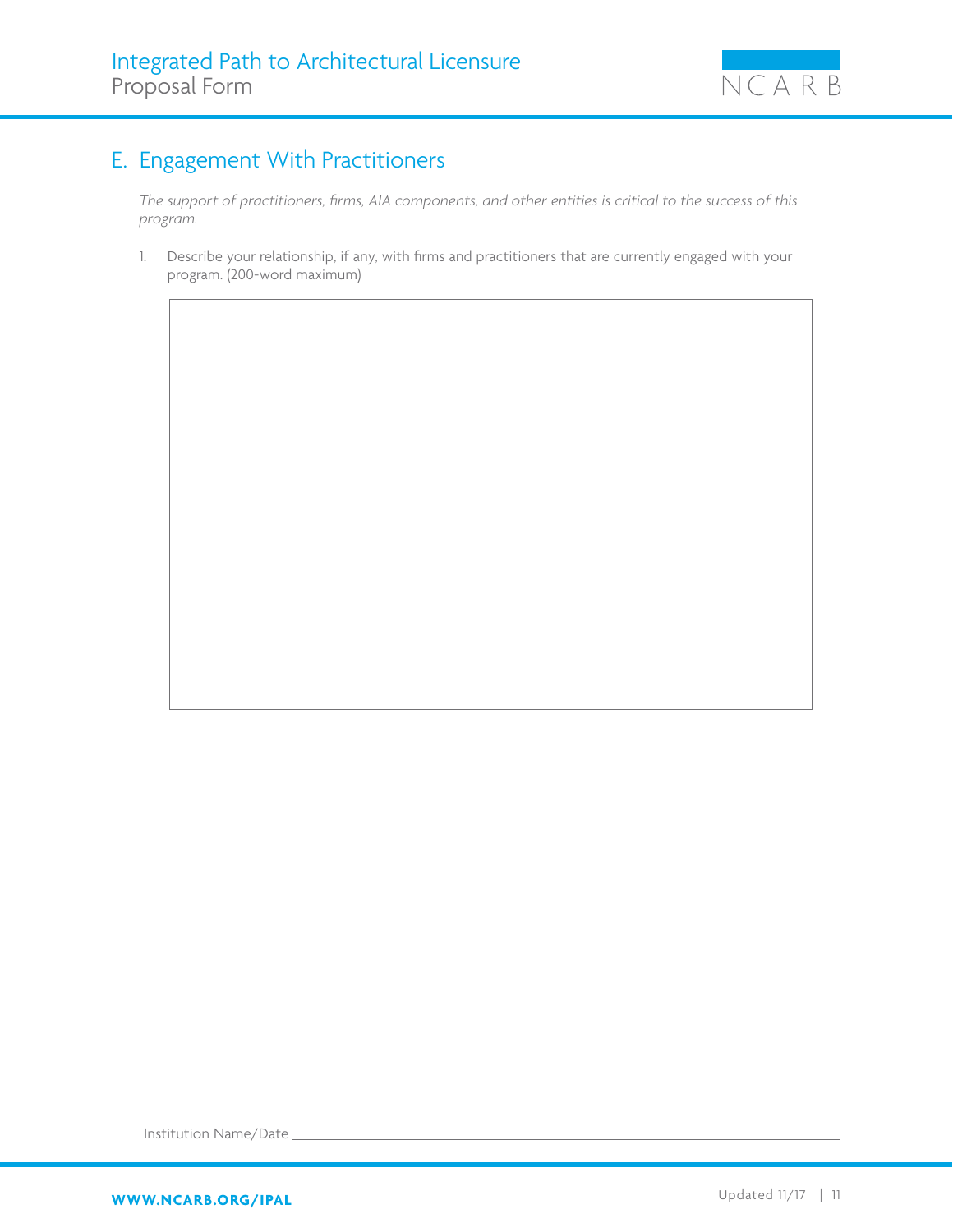

2. Please describe how you will ensure that your students working in a professional setting will be fairly compensated in accordance with the AIAS *[Policy on Internship Compensation](http://www.aias.org/wp-content/uploads/2017/02/InternPolicy.pdf)* . (200-word maximum)

- 3. Please attach letters of support and commitment from firms and practitioners ready to participate with students in your IPAL option.
- 4. Please attach letters of endorsement from AIA components or other professional associations to promote and support the IPAL initiative and to serve as a resource for students participating in your IPAL option.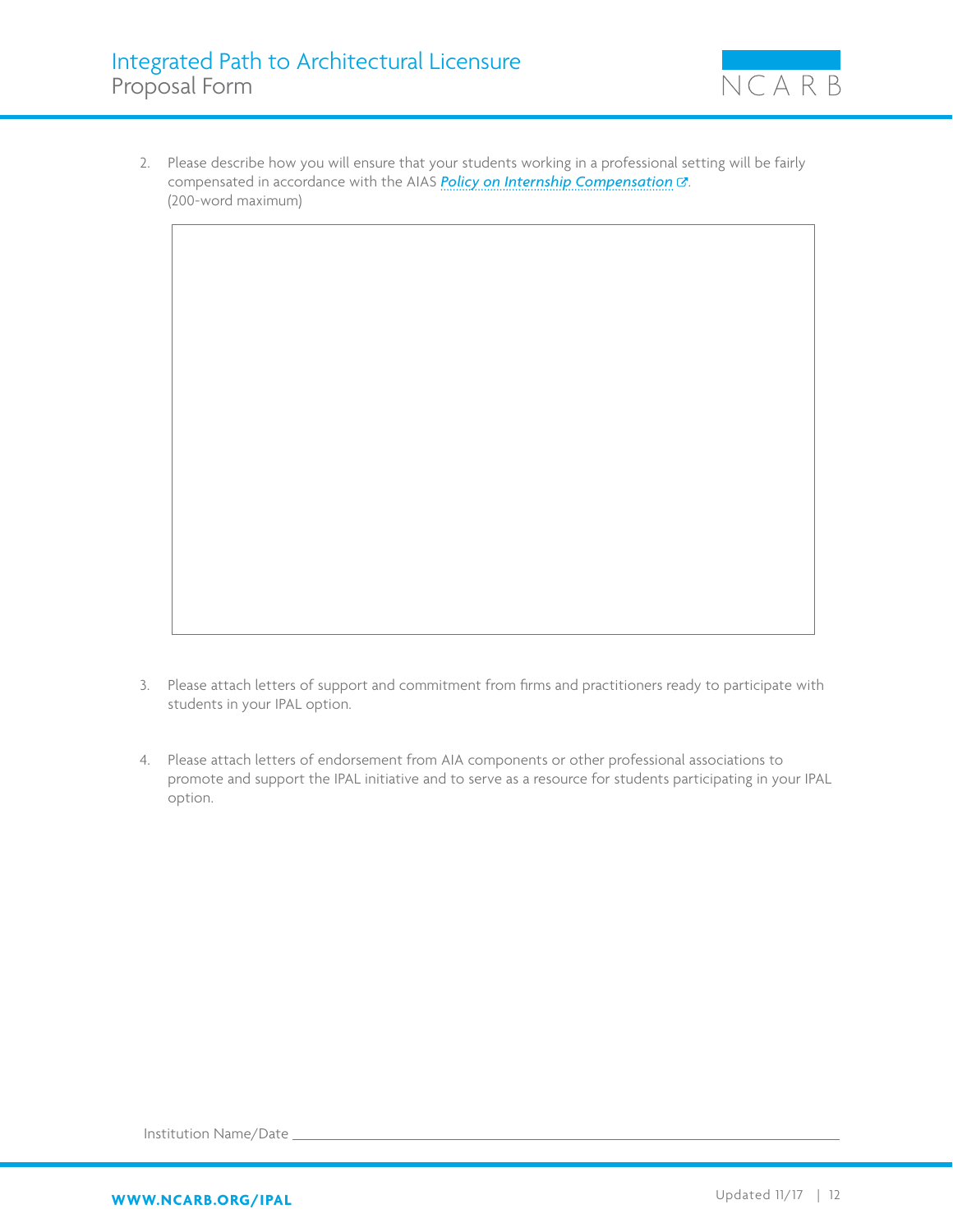

### F. Engagement With Licensing Board

*It may be necessary to change/adjust state laws and/or board rules in order for the IPAL initiative to move forward. NCARB is fully committed to providing the support necessary to assist your state's architectural licensing board in implementing these changes; however, a collaborative effort from all stakeholders will be the key to success.*

1. Describe how you will work with your licensing board to outline the necessary regulatory changes, identify anticipated regulatory challenges, and propose a related timeframe for implementing change. (200-word maximum)